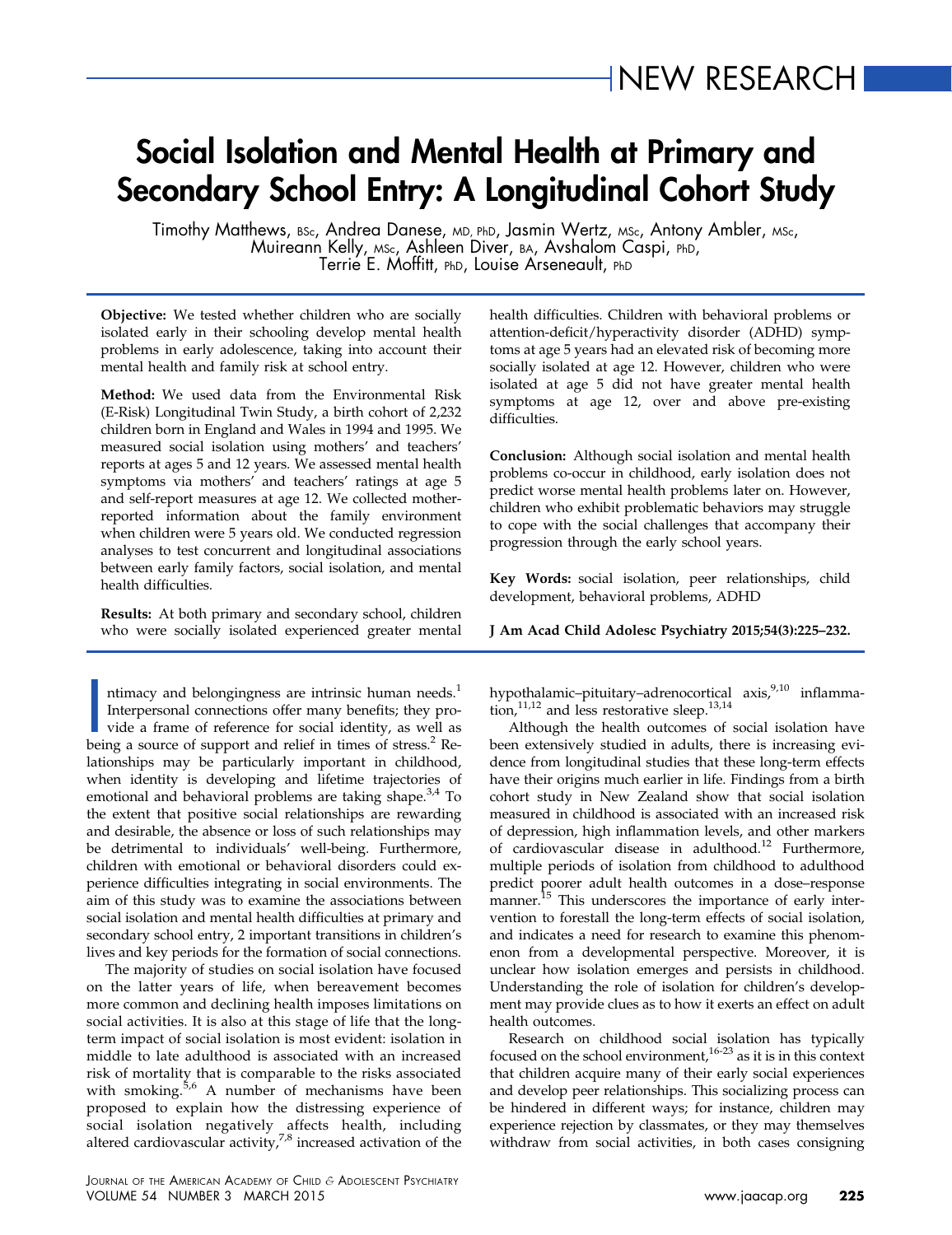them to the margins of their peer groups. These isolating experiences may in turn have an impact on mental health. Studies of peer acceptance indicate that rejected children go on to show increases in externalizing problems, <sup>[16,19-21](#page-6-0)</sup> whereas childhood withdrawal is associated with later symptoms of depression and anxiety.<sup>[18,24](#page-6-0)</sup> However, the relationship between isolation and later psychopathology may not be straightforward. Pre-existing mental health difficulties could play a role, and social isolation may itself be a dynamic phenomenon that co-occurs with poor mental health without necessarily predicting a worsening of mental health symptoms over time. To comprehensively understand the relationship between isolation and mental health, it is important to consider both cross-sectional and bidirectional associations across time.

The onset of adolescence may be particularly challenging for children who did not successfully socialize in their early years of schooling. The transition to secondary school signals a period of upheaval, requiring children to adapt to a larger and unfamiliar social environment. Peer relationships become more complex and nuanced in adolescence, $25$  and solitary behavior could come to be perceived more nega-tively.<sup>[26](#page-7-0)</sup> Friendships and interactions with peers provide children with cues from which they can learn etiquette and social norms; therefore, children who are excluded from social interactions in the early years may fail to acquire these skills sufficiently, and go on to display more problematic behavior later in their schooling. However, it is also possible that pre-existing emotional or behavioral problems can alienate children from friendship groups and activities, and thus predict increases in social isolation over time. If this is the case, the association between social isolation and later adjustment outcomes could be largely accounted for by the continuity of these pre-existing problems.

In the present study, we investigated the developmental associations between social isolation and mental health difficulties (emotional problems, behavioral problems, and attention-deficit/hyperactivity disorder [ADHD] symptoms) at ages 5 years and 12 years in a longitudinal, nationally representative cohort of children living in the United Kingdom. First, we tested for concurrent associations between social isolation and mental health difficulties at both ages. Second, we examined bidirectional associations between social isolation and emotional or behavioral problems over time. We controlled for family factors when testing the associations between social isolation and mental health because factors in the family environment such as low socioeconomic status  $(SES)^{27'}$  $(SES)^{27'}$  $(SES)^{27'}$  and physical maltreatment<sup>[28](#page-7-0)</sup> could also make children more vulnerable to social isolation.

### **METHOD**

#### Study Participants

Participants were members of the Environmental Risk (E-Risk) Longitudinal Twin Study, which tracks the development of a birth cohort of 2,232 British children. The sample was drawn from a larger birth register of twins born in England and Wales in 1994 and 1995.<sup>[29](#page-7-0)</sup> Full details about the sample are reported elsewhere.<sup>[30](#page-7-0)</sup> Briefly, the E-Risk sample was constructed in 1999 and 2000, when 1,116 families with same-sex 5-year-old twins (93% of those eligible) participated in home visit assessments. Families were recruited to represent the UK population of families with newborns in the 1990s, based on residential location throughout England and Wales, and on mother's age (i.e., older mothers having twins via assisted reproduction were underselected, and teenage mothers with twins were overselected). We used this sampling to replace high-risk families who were selectively lost to the register via nonresponse and to ensure sufficient numbers of children growing up in high-risk environments. Follow-up home visits were conducted when these children were aged 7 years (98% participation), 10 years (96%), and 12 years (96%). Parents gave informed consent, and children gave assent. Ethical approval was granted by the Joint South London and Maudsley and the Institute of Psychiatry National Health Service (NHS) Ethics Committee.

#### Childhood Social Isolation

We measured social isolation using 6 items from the Children's Behavior Checklist  $(CBCL)^{31}$  $(CBCL)^{31}$  $(CBCL)^{31}$  and the matching 6 items from the Teacher's Report Form (TRF).<sup>32</sup> The selected items were "complains of loneliness," "doesn't get along with other children [pupils]," "feels or complains that no-one loves him/her," "would rather be alone than with others," "not liked by other children [pupils]," and "withdrawn, doesn't get involved with others." Mothers completed the questionnaire in a face-to-face interview when children were aged 5 and 12 years, and teachers responded by post. For each respondent, items were summed to create 2 social isolation scales at each age. The mother and teacher scales were moderately correlated both at age 5 years ( $r = 0.27$ ) and at age 12 ( $r = 0.31$ ). This level of agreement is consistent with previous findings of parent and teacher ratings of children's behavior and may be partly accounted for by situational specificity $33$ ; hence we averaged mothers' and teachers' reports to integrate observations both in the classroom environment and outside of school. Cronbach's  $\alpha$  for the combined scale was 0.68 at age 5 years and 0.78 at age 12. To test the genetic contributions to children's isolation, we used structural equation modeling in  $OpenMx<sup>34</sup>$  to decompose the variance in social isolation into additive genetic, shared environment, and non–shared environment factors.[35](#page-7-0) The best-fitting models indicated that 53% of the variance in social isolation at age 5 years and 41% at age 12 were explained by genetic factors.

We created a categorical social isolation variable to identify 3 groups of children. We classified children with scores of  $\leq\!\!1$  as "low" isolated, those with scores  $>$ 1 and  $\leq$ 2 as "moderate," and those with scores >2 as "high." At age 5 years, 9% of children were highly isolated and 14% were moderately isolated. At age 12 years, 12% of children were highly isolated and 14% moderately isolated. The continuity of social isolation across age points was tested using the k statistic, indicating slight stability between ages 5 and 12 ( $\kappa$  = 0.17,  $p < .001$ ).

Measures of family factors and mental health problems are described in [Table 1](#page-2-0). Four of the items used to construct the social isolation measure are included in the emotional problems subscales of the CBCL and TRF; these items were therefore omitted when deriving the emotional problems scale.

#### Statistical Analyses

We examined associations between family factors and social isolation using a series of multinomial logistic regressions. We entered family factors into separate univariate regressions, first with social isolation at age 5 and second at age 12 as the dependent variable. As all family factors were significantly associated with social isolation at both age points, we then analyzed them simultaneously in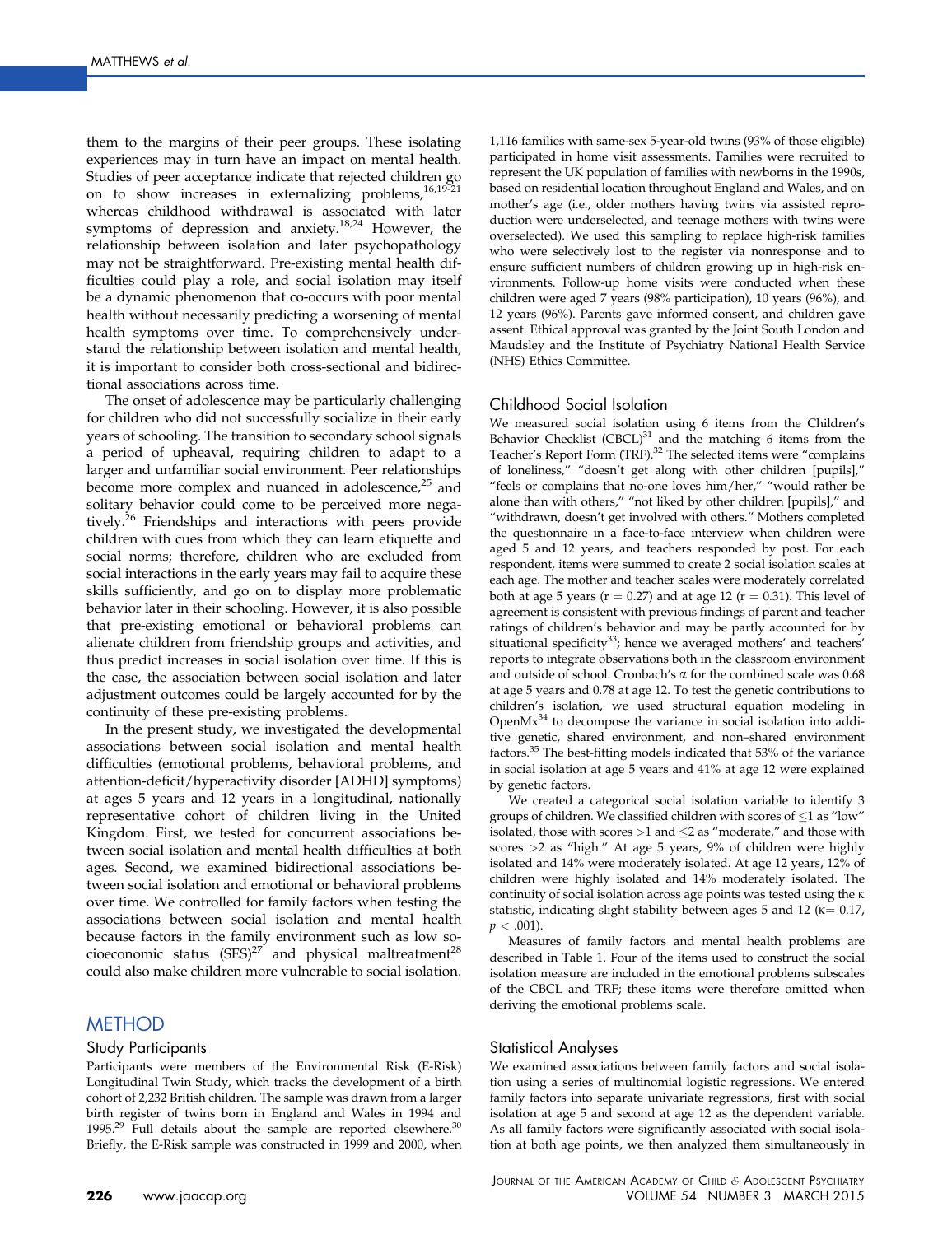| <b>Measure</b>                  | <b>Informant</b> | <b>Description</b>                                                                                                                                                                                                                                                                                             | <b>Instrument</b>                                                     | Sample<br><b>Distribution</b><br>$M$ (SD) or % | Reference |
|---------------------------------|------------------|----------------------------------------------------------------------------------------------------------------------------------------------------------------------------------------------------------------------------------------------------------------------------------------------------------------|-----------------------------------------------------------------------|------------------------------------------------|-----------|
| Age 5 y                         |                  |                                                                                                                                                                                                                                                                                                                |                                                                       |                                                |           |
| <b>Family factors</b>           |                  |                                                                                                                                                                                                                                                                                                                |                                                                       |                                                | 48        |
| <b>SES</b>                      | Parents          | 3 groups (split by tertile) based on a<br>standardized composite of income,<br>parents' education, and social class.                                                                                                                                                                                           | N/A                                                                   | 33.2% (low)                                    |           |
| Maternal depression             | Mother           | Lifetime diagnosis of a major depressive<br>episode.                                                                                                                                                                                                                                                           | Diagnostic Interview<br>Schedule; DSM-IV                              | 35.0%                                          | 49,50     |
| Parental antisocial<br>behavior | Mother           | Lifetime presence of symptoms of conduct<br>disorder and antisocial personality disorder.<br>Children were coded as having an<br>antisocial parent if either parent had 3 or<br>more antisocial personality symptoms.                                                                                          | Young Adult Self-Report;<br><b>DSM-IV</b>                             | 27.6%                                          | 50,51     |
| Physical maltreatment Mother    |                  | Standardized clinical interview. Children<br>were coded as having experienced<br>maltreatment based on mothers' report of the<br>severity of discipline, her concerns that<br>someone else may have harmed the child,<br>and the interviewer's rating of the likelihood<br>that the child had been maltreated. | Interview protocol from<br>the Multisite Child<br>Development Project | 13.8%                                          | 52-54     |
| Mental health                   |                  |                                                                                                                                                                                                                                                                                                                |                                                                       |                                                |           |
| Emotional problems              | teacher          | Mother and Sum of items on withdrawn/depressed and<br>somatic subscales. Total scores<br>standardized and averaged across raters.                                                                                                                                                                              | CBCL; TRF                                                             | 0(1)                                           | 31,32     |
| Behavioral problems             | teacher          | Mother and Sum of items on delinquency and aggression<br>subscales, summed across raters and<br>standardized.                                                                                                                                                                                                  | CBCL; TRF                                                             | 0(1)                                           | 31,32     |
| ADHD symptoms                   | teacher          | Mother and Sum of items on inattentive, impulsive, and<br>hyperactivity scales, summed across raters<br>and standardized.                                                                                                                                                                                      | CBCL; TRF                                                             | 0(1)                                           | 31,32     |
| Age 12 y                        |                  |                                                                                                                                                                                                                                                                                                                |                                                                       |                                                |           |
| Mental health                   |                  |                                                                                                                                                                                                                                                                                                                |                                                                       |                                                | 55,56     |
| Depression                      | Self-report      | Total score of 27 items.                                                                                                                                                                                                                                                                                       | <b>CDI</b>                                                            | 3.11(5.32)                                     | 57        |
| Anxiety                         | Self-report      | Total score of 10 items                                                                                                                                                                                                                                                                                        | <b>MASC</b>                                                           | 7.62 (3.04)                                    | 50        |
| Conduct problems                | Self-report      | Self-report survey administered via computer.<br>Questions were designed to map onto the<br>diagnostic criteria for conduct disorder.                                                                                                                                                                          | DSM-IV                                                                | 2.46 (2.94)                                    |           |
|                                 |                  | Note: Ages are given in years. CBCL = Child Behavior Checklist; CDI = Children's Depression Inventory; MASC = Multidimensional Anxiety Scale for Children;<br>$N/A$ = not applicable: SES = socioeconomic status. TRE = Teacher's Report Form.                                                                 |                                                                       |                                                |           |

<span id="page-2-0"></span>

|  |  | <b>TABLE 1</b> Measures of Age-5 Family Factors and Age-5 and Age-12 Mental Health |  |
|--|--|------------------------------------------------------------------------------------|--|
|  |  |                                                                                    |  |

combined models to identify factors independently associated with social isolation.

To test concurrent associations between social isolation and mental health difficulties at ages 5 and 12, we also used multinomial logistic regressions. In the first step, we regressed social isolation on each mental health variable separately (emotional problems, behavioral problems, and ADHD symptoms). In the second step, we entered these variables simultaneously into a single model to test for independent effects. In the final step, we controlled for those family factors that were previously shown to be associated with social isolation at ages 5 and 12 years.

We tested longitudinal associations between age-5 social isolation and age-12 mental health difficulties using linear regressions. For each mental health outcome (depression, anxiety, and conduct problems), we first entered social isolation as the only predictor. In the second step, we controlled for emotional problems, behavioral problems, and ADHD symptoms at age 5 years. In the third step, we controlled for family factors associated with age-5 social isolation. To examine longitudinal associations between age-5 mental health and age-12 social isolation, we used multinomial logistic regressions. In the first step, we entered predictors individually, then in the second step we entered them simultaneously into a combined model. In the third step, we controlled for family factors associated with age-12 social isolation. Finally, in the fourth step, we controlled for prior social isolation.

We did not detect gender interactions for any of the associations investigated. However, because of known gender differences in the prevalence of mental health problems, all analyses were adjusted for gender. Participants in this study were pairs of same-sex twins; hence each family contained data for 2 children. This resulted in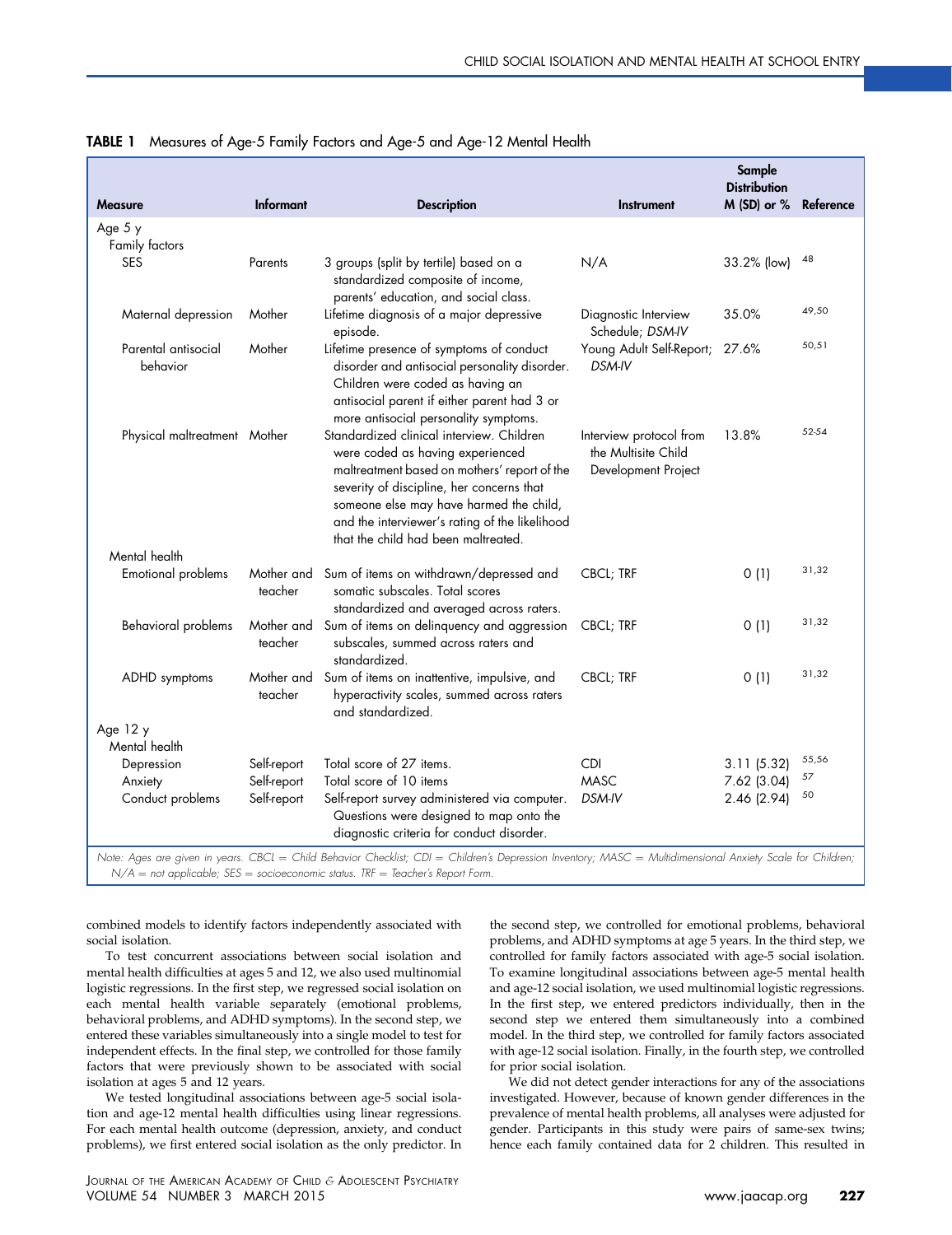non-independent observations, which were adjusted for with tests based on Huber–White or sandwich variance.<sup>36</sup> These tests adjust estimated standard errors to account for the dependence in the data. We conducted all regression analyses in Stata  $11<sup>3</sup>$ 

## RESULTS

## Association of Early Family Factors and Childhood Social Isolation

Not all family factors were independently associated with social isolation (Table 2). Five-year-old children from low-SES families were at increased risk for being moderately or highly isolated. Children whose mothers had a lifetime diagnosis of depression were at increased risk for high social isolation, whereas those who had experienced physical maltreatment were at increased risk for being moderately but not highly isolated. When looking at age 12, children from lower SES families, children exposed to maltreatment, and children with antisocial parents were at increased risk for being isolated. Children with depressed mothers were not at risk for being socially isolated at age 12. When controlling for baseline social isolation, SES and parental antisocial behavior continued to predict age-12 social isolation, but maltreatment did not.

## Concurrent Association of Social Isolation and Mental Health

Social isolation was concurrently associated with mental health difficulties when children were 5 years of age ([Table 3](#page-4-0)). Children with emotional or behavioral problems or ADHD symptoms all had an increased risk of being moderately or highly isolated. These effects remained significant when controlling for other mental health difficulties and family factors, with the exception of ADHD symptoms, which remained significantly associated with increased risk of high social isolation only.

Social isolation and mental health difficulties were also concurrently associated when children were 12 years of age ([Table 3\)](#page-4-0). Children with depression, anxiety, and conduct problems were at increased risk for being isolated. When controlling for other mental health difficulties and age-5 family factors, these effects remained significant except for anxiety, which remained associated with an increased risk of moderate but not high social isolation.

## Social Isolation in Primary School and Mental Health Difficulties at Secondary School Entry

Age-5 social isolation failed to predict age-12 mental health difficulties once baseline mental health problems were taken into account [\(Table 4\)](#page-5-0). In the first step, children who were moderately and highly isolated reported increased symptoms of depression, anxiety, and conduct problems at age 12. However, these effects did not remain significant after controlling for age-5 emotional and behavioral problems and ADHD symptoms.

## Mental Health Difficulties in Primary School and Social Isolation in Secondary School

Mental health difficulties at age 5 years were associated with higher levels of social isolation at age 12 years ([Table 4\)](#page-5-0). Children with behavioral problems or ADHD symptoms at age 5 were at greater risk for being isolated at age 12 than children without mental health problems. These effects remained significant when controlling for family factors and social isolation at age 5 years. Emotional problems at age 5 did not remain significantly associated with social isolation after controlling for baseline isolation.

## **DISCUSSION**

The present study shows that social isolation is associated with mental health problems in both primary and secondary school-aged children. Furthermore, children who exhibit problematic behaviors such as aggression or hyperactivity in the early school years are at risk for experiencing increasing levels of isolation by the start of secondary school. Children with early emotional problems, on the other hand, do not appear to be at greater risk for increased isolation later on. Mental health symptoms reported by secondary school children who had experienced earlier social isolation are partly accounted for by the continuity of pre-existing problems.

Our first key finding indicates that a number of early family factors are associated with social isolation, both concurrently and across time. Children from low-SES families were more isolated, as were children of antisocial parents. These findings are consistent with previous research on predictors of social isolation.<sup>[27,28](#page-7-0)</sup> Financial hardship may limit children's access to social activities, depriving them of

|  |  |  | TABLE 2 Multivariate Analysis of Associations Between Family Factors and Social Isolation at Age 5 and 12 Years |  |  |  |  |  |  |  |  |  |
|--|--|--|-----------------------------------------------------------------------------------------------------------------|--|--|--|--|--|--|--|--|--|
|--|--|--|-----------------------------------------------------------------------------------------------------------------|--|--|--|--|--|--|--|--|--|

|                                       |                                                                                                                                          | Age-5 Social Isolation <sup>a</sup> |                   | Age-12 Social Isolation <sup>a</sup> |                       |              |                   |              |  |
|---------------------------------------|------------------------------------------------------------------------------------------------------------------------------------------|-------------------------------------|-------------------|--------------------------------------|-----------------------|--------------|-------------------|--------------|--|
| <b>Age-5 Family Factors</b>           | Moderate RRR (95% CI)                                                                                                                    |                                     | High RRR (95% CI) |                                      | Moderate RRR (95% CI) |              | High RRR (95% CI) |              |  |
| <b>SES</b>                            |                                                                                                                                          |                                     |                   |                                      |                       |              |                   |              |  |
| Moderate                              | 0.93                                                                                                                                     | (0.67, 1.29)                        | 0.98              | (0.64, 1.51)                         | 1.42                  | (1.01, 1.99) | 1.59              | (1.07, 2.38) |  |
| Low                                   | 1.45                                                                                                                                     | (1.06, 2.00)                        | 1.61              | (1.06, 2.44)                         | 1.67                  | (1.17, 2.37) | 2.40              | (1.62, 3.56) |  |
| Maternal depression                   | 1.17                                                                                                                                     | (0.89, 1.54)                        | 1.75              | (1.25, 2.46)                         | 1.22                  | (0.92, 1.60) | 1.10              | (0.80, 1.51) |  |
| Parental antisocial behavior          | 1.26                                                                                                                                     | (0.93, 1.71)                        | 1.38              | (0.95, 2.00)                         | 1.58                  | (1.17, 2.13) | 1.45              | (1.02, 2.05) |  |
| Physical maltreatment                 | 1.47                                                                                                                                     | (1.04, 2.08)                        | 1.36              | (0.90, 2.06)                         | 1.20                  | (0.85, 1.69) | 1.50              | (1.01, 2.22) |  |
|                                       | Note: All analyses are adjusted for gender. Boldface type indicates significance. RRR = relative risk ratio; SES = socioeconomic status. |                                     |                   |                                      |                       |              |                   |              |  |
| "Social isolation base category: low. |                                                                                                                                          |                                     |                   |                                      |                       |              |                   |              |  |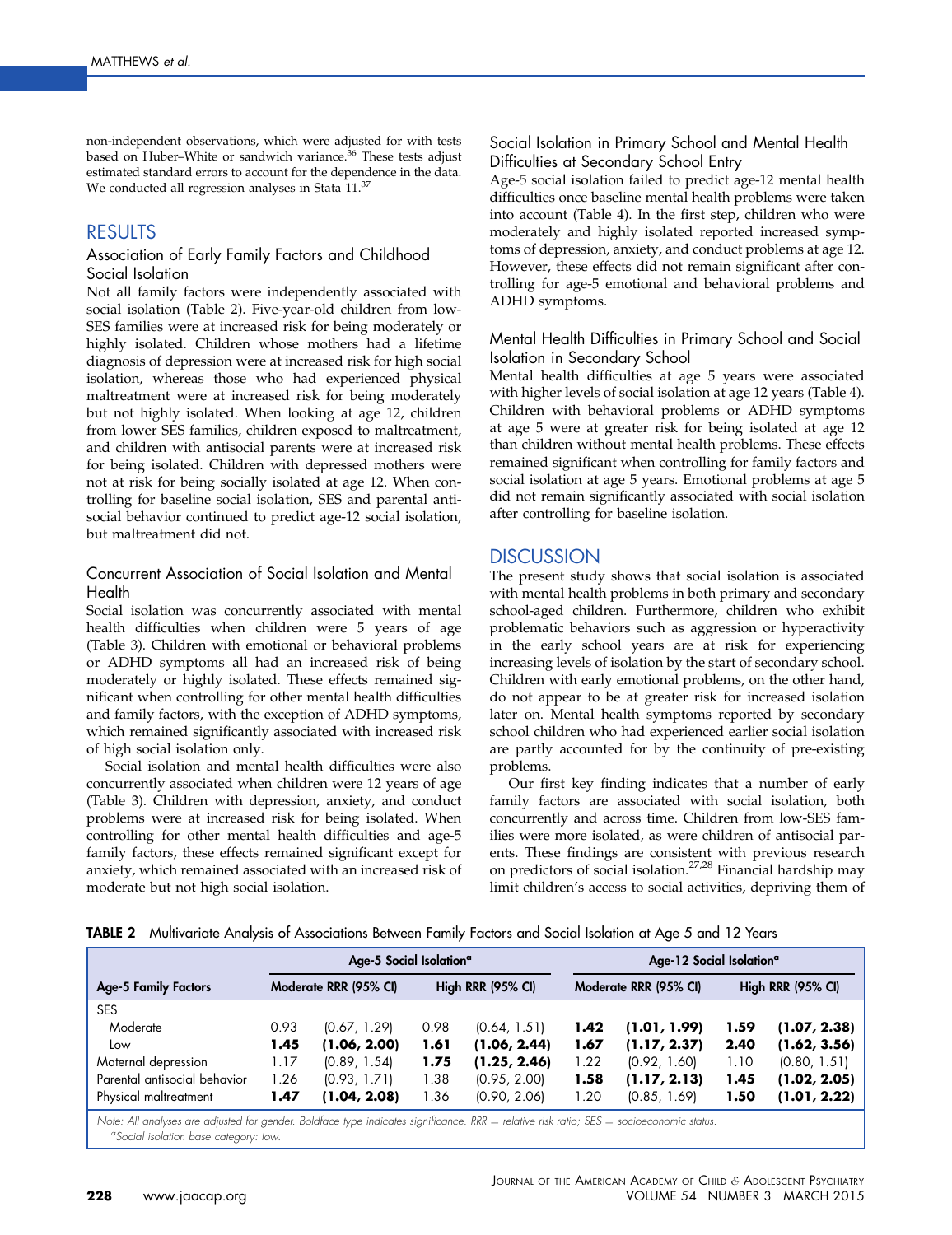|                                                                                                                                                                                                                                                                                                                                                                                                                                                                                                                                                                                                                                                                                   | Age-5 Social Isolation <sup>a</sup>                                  |                                                                                                                                              |                                                                      |                                                                                                                                               |               |  |  |
|-----------------------------------------------------------------------------------------------------------------------------------------------------------------------------------------------------------------------------------------------------------------------------------------------------------------------------------------------------------------------------------------------------------------------------------------------------------------------------------------------------------------------------------------------------------------------------------------------------------------------------------------------------------------------------------|----------------------------------------------------------------------|----------------------------------------------------------------------------------------------------------------------------------------------|----------------------------------------------------------------------|-----------------------------------------------------------------------------------------------------------------------------------------------|---------------|--|--|
| <b>Age-5 Mental Health Problems</b>                                                                                                                                                                                                                                                                                                                                                                                                                                                                                                                                                                                                                                               |                                                                      | High RRR (95% CI)<br>Moderate RRR (95% CI)                                                                                                   |                                                                      |                                                                                                                                               |               |  |  |
| Emotional problems (unadjusted)<br>Adjusted for age-5 behavioral problems and ADHD<br>Adjusted for age-5 behavioral problems, ADHD, and family factors <sup>b</sup><br>Behavioral problems (unadjusted)<br>Adjusted for age-5 emotional problems and ADHD<br>Adjusted for age-5 emotional problems, ADHD, and family factors <sup>b</sup><br>ADHD symptoms (unadjusted)<br>Adjusted for age-5 emotional and behavioral problems<br>Adjusted for age-5 emotional and behavioral problems and family factors <sup>b</sup>                                                                                                                                                           | 3.81<br>3.33<br>3.33<br>1.92<br>1.51<br>1.50<br>1.65<br>1.08<br>1.09 | (3.18, 4.57)<br>(2.76, 4.03)<br>(2.75, 4.03)<br>(1.69, 2.20)<br>(1.26, 1.82)<br>(1.24, 1.81)<br>(1.45, 1.88)<br>(0.90, 1.30)<br>(0.91, 1.31) | 7.91<br>6.43<br>6.53<br>2.73<br>1.41<br>1.42<br>2.86<br>1.89<br>1.94 | (6.23, 10.05)<br>(5.01, 8.24)<br>(5.04, 8.46)<br>(2.34, 3.19)<br>(1.11, 1.79)<br>(1.12, 1.81)<br>(2.45, 3.34)<br>(1.50, 2.39)<br>(1.54, 2.44) |               |  |  |
|                                                                                                                                                                                                                                                                                                                                                                                                                                                                                                                                                                                                                                                                                   | Age-12 Social Isolation <sup>a</sup>                                 |                                                                                                                                              |                                                                      |                                                                                                                                               |               |  |  |
| Age-12 Mental Health Problems                                                                                                                                                                                                                                                                                                                                                                                                                                                                                                                                                                                                                                                     |                                                                      | Moderate RRR (95% CI)                                                                                                                        |                                                                      | High RRR (95% CI)                                                                                                                             |               |  |  |
| Depression (unadjusted)<br>Adjusted for age-12 anxiety and conduct problems<br>Adjusted for age-12 anxiety and conduct problems and age-5 family factors <sup>c</sup><br>Anxiety (unadjusted)<br>Adjusted for age-12 depression and conduct problems<br>Adjusted for age-12 depression and conduct problems and age-5 family factors <sup>c</sup><br>Conduct problems (unadjusted)<br>Adjusted for age-12 depression and anxiety<br>Adjusted for age-12 depression and anxiety and age-5 family factors <sup>c</sup><br>Note: All analyses adjusted for gender Boldfase time indicates significance $ADHD =$ attention-deficit (hymeractivity disorder: PPP = relative risk ratio | 1.05<br>1.03<br>1.03<br>1.09<br>1.07<br>1.07<br>1.10<br>1.08<br>1.06 | (1.02, 1.07)<br>(1.00, 1.05)<br>(1.00, 1.05)<br>(1.05, 1.14)<br>(1.02, 1.12)<br>(1.02, 1.11)<br>(1.05, 1.15)<br>(1.04, 1.13)<br>(1.01, 1.12) | 1.12<br>1.09<br>1.09<br>1.13<br>1.05<br>1.04<br>1.19<br>1.14<br>1.12 | (1.10, 1.14)<br>(1.07, 1.11)<br>(1.07, 1.11)<br>(1.07, 1.19)<br>(0.99,<br>10.99.<br>(1.14, 1.24)<br>(1.09, 1.19)<br>(1.07, 1.17)              | 1.11)<br>1.10 |  |  |

<span id="page-4-0"></span>TABLE 3 Concurrent Associations Between Social Isolation and Mental Health at Ages 5 and 12 Years, Controlling for Other Mental Health Problems and Family Factors

Note: All analyses adjusted for gender. Boldface type indicates significance. ADHD = attention-deficit/hyperactivity disorder; RRR = relative risk ratio.<br><sup>a</sup>Social isolation base category: low.

<sup>b</sup>Socioeconomic status (SES), maternal depression, and physical maltreatment.

<sup>c</sup>SES, parental antisocial behavior, and physical maltreatment.

opportunities to integrate with their peers. Antisocial behavior on the part of parents, meanwhile, may lead to the family being ostracized by the local community. The children of antisocial parents could also go on to exhibit more behavioral problems themselves and place them at greater risk of becoming isolated. A stable family environment may not only be protective against the risk of social isolation, but may also support the social development of children who are isolated by their peers.<sup>[38](#page-7-0)</sup>

Our second key finding shows that children with early behavioral problems or symptoms of ADHD were at greater risk for becoming more isolated over time than children without these problems. This is consistent with previous findings that aggressive children tend to be rejected by their peers.<sup>17,22</sup> Prosocial behavior and minimal conflict are valued qualities in children's friendships.<sup>[39](#page-7-0)</sup> Therefore, children who are disruptive or aggressive may become excluded from social circles. Interestingly, ADHD symptoms were the strongest predictor of social isolation, a finding that may have important implications for parents, teachers, and practitioners with respect to the early identification and treatment of this disorder. Previous research on children with ADHD suggests that difficulties with self-monitoring and cue-taking can hamper their social interactions, which

may contribute to their risk of isolation.<sup>[40](#page-7-0)</sup> In contrast, although children with emotional problems tend to be socially isolated in primary and secondary school, they did not show increases in social isolation over time.

A third key finding indicates that children who were socially isolated at age 5 years did not show greater depression, anxiety, or conduct problems at age 12 once preexisting mental health problems were controlled for. This implies that being socially isolated early in life may be an adverse situation that is subsequent to children's ongoing mental health problems, rather than being a unique precursor to psychopathology. This is surprising, given previous studies showing poor mental health outcomes in rejected and withdrawn children.<sup>[16,18-21,23,24](#page-6-0)</sup> A possible explanation for this discrepancy is that the models used in this study controlled more comprehensively for comorbid mental health problems. It may be that the association between social isolation and mental health outcomes is explained by other psychiatric symptoms, or by heterotypic continuity between behavioral and later emotional prob-lems.<sup>[41,42](#page-7-0)</sup> Another potential explanation is that social isolation was measured differently in this study compared to several prior investigations: rather than focusing specifically on rejection or withdrawal, the items used for our measure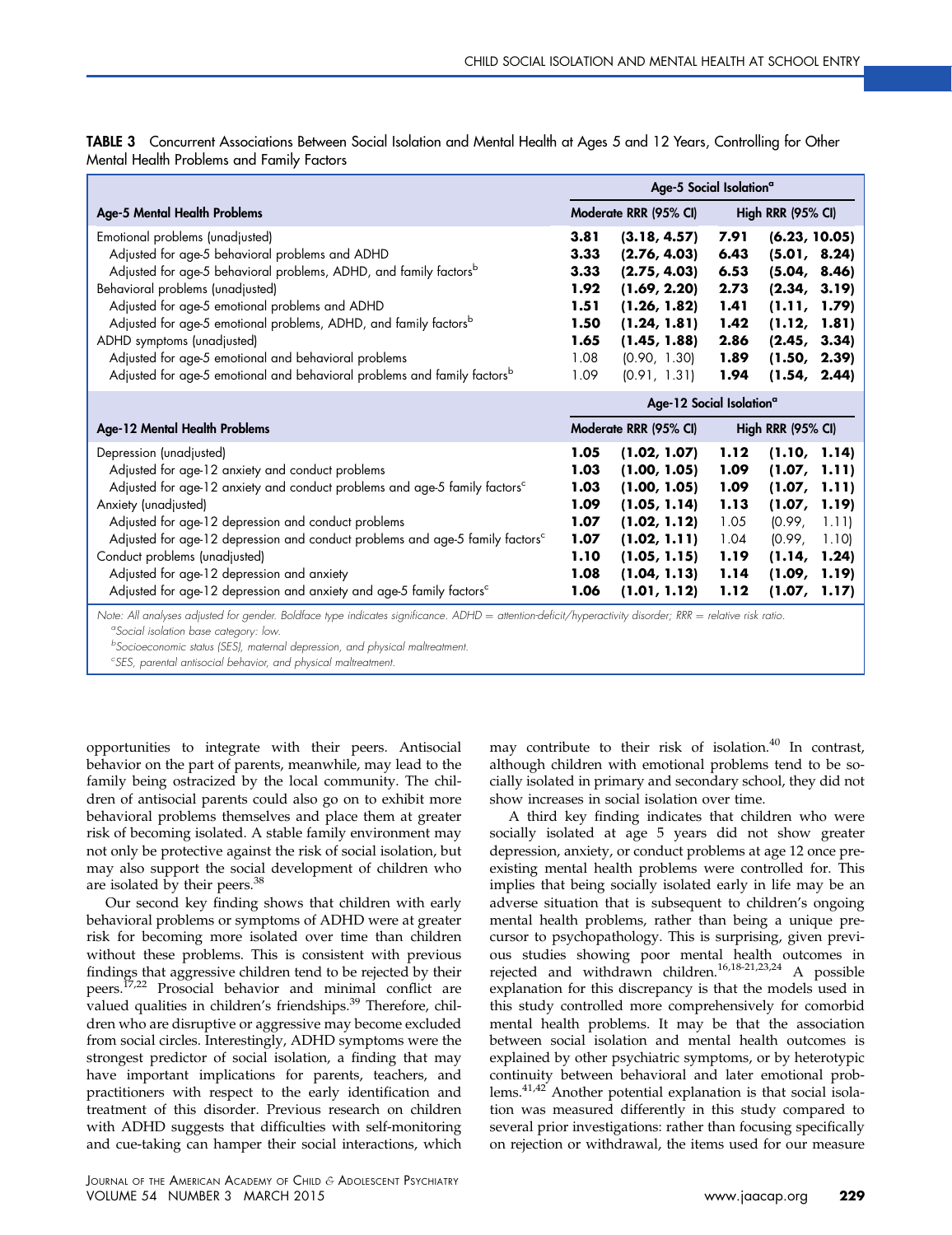|                                                                                                                                                                                                                                                    | Age-12 Mental Health Problems |                                     |      |                                  |                       |                                           |                   |  |  |
|----------------------------------------------------------------------------------------------------------------------------------------------------------------------------------------------------------------------------------------------------|-------------------------------|-------------------------------------|------|----------------------------------|-----------------------|-------------------------------------------|-------------------|--|--|
| Age-5 Social Isolation <sup>b</sup>                                                                                                                                                                                                                |                               | Depression (B, 95% CI) <sup>a</sup> |      | Anxiety (B, 95% CI) <sup>a</sup> |                       | Conduct Problems (B, 95% CI) <sup>a</sup> |                   |  |  |
| Moderate (unadjusted)                                                                                                                                                                                                                              | 1.18                          | (0.39, 1.98)                        | 0.45 | (0.04, 0.85)                     |                       | 0.56                                      | (0.16, 0.97)      |  |  |
| Adjusted for age-5 emotional and behavioral<br>problems and ADHD                                                                                                                                                                                   | 0.49                          | $[-0.24, 1.23]$                     | 0.24 | $[-0.18, 0.66]$                  |                       | 0.30                                      | $[-0.10, 0.71]$   |  |  |
| Adjusted for age-5 emotional and behavioral<br>problems, ADHD and family factors <sup>c</sup>                                                                                                                                                      | 0.50                          | $(-0.24, 1.24)$                     | 0.25 | $(-0.17, 0.67)$                  |                       | 0.29                                      | $[-0.11, 0.69]$   |  |  |
| High (unadjusted)                                                                                                                                                                                                                                  | 2.09                          | (0.95, 3.23)                        | 0.84 | (0.31, 1.36)                     |                       | 0.50                                      | (0.03, 0.98)      |  |  |
| Adjusted for age-5 emotional and behavioral<br>problems and ADHD                                                                                                                                                                                   | 0.58                          | $[-0.75, 1.92]$                     | 0.35 | $[-0.24, 0.94]$                  |                       | $-0.06$                                   | $[-0.61, 0.48]$   |  |  |
| Adjusted for age-5 emotional and behavioral<br>problems, ADHD and family factors <sup>c</sup>                                                                                                                                                      | 0.64                          | $(-0.70, 1.97)$                     | 0.40 | $(-0.19, 0.98)$                  |                       | $-0.02$                                   | $(-0.57, 0.53)$   |  |  |
|                                                                                                                                                                                                                                                    |                               |                                     |      |                                  |                       | Age-12 Social Isolation <sup>b</sup>      |                   |  |  |
| <b>Age-5 Mental Health Problems</b>                                                                                                                                                                                                                |                               |                                     |      |                                  | Moderate RRR (95% CI) |                                           | High RRR (95% CI) |  |  |
| Emotional problems (unadjusted)                                                                                                                                                                                                                    |                               |                                     |      | 1.47                             | (1.26, 1.72)          | 2.01                                      | (1.71, 2.37)      |  |  |
| Adjusted for age-5 behavioral problems and ADHD                                                                                                                                                                                                    |                               |                                     |      | 1.25                             | (1.06, 1.48)          | 1.47                                      | (1.23, 1.75)      |  |  |
| Adjusted for age-5 behavioral problems, ADHD, and family factors <sup>d</sup>                                                                                                                                                                      |                               |                                     |      | 1.21                             | (1.02, 1.43)          | 1.42                                      | (1.19, 1.69)      |  |  |
| Adjusted for age-5 behavioral problems, ADHD, family factors, <sup>d</sup> and social isolation                                                                                                                                                    |                               |                                     |      | 1.12                             | (0.93, 1.36)          | 1.13                                      | (0.93, 1.37)      |  |  |
| Behavioral problems (unadjusted)                                                                                                                                                                                                                   |                               |                                     |      | 1.57                             | (1.38, 1.79)          | 2.19                                      | (1.92, 2.50)      |  |  |
| Adjusted for age-5 emotional problems and ADHD                                                                                                                                                                                                     |                               |                                     |      | 1.31                             | (1.10, 1.56)          | 1.43                                      | (1.20, 1.70)      |  |  |
| Adjusted for age-5 emotional problems, ADHD, and family factors <sup>d</sup>                                                                                                                                                                       |                               |                                     |      | 1.24                             | (1.05, 1.48)          | 1.38                                      | (1.16, 1.66)      |  |  |
| Adjusted for age-5 emotional problems, ADHD, family factors, <sup>d</sup> and social isolation                                                                                                                                                     |                               |                                     |      | 1.22                             | (1.02, 1.46)          | 1.31                                      | (1.10, 1.57)      |  |  |
| ADHD symptoms (unadjusted)                                                                                                                                                                                                                         |                               |                                     |      | 1.51                             | (1.33, 1.71)          | 2.29                                      | (2.00, 2.63)      |  |  |
| Adjusted for age-5 emotional and behavioral problems                                                                                                                                                                                               | 1.21                          | (1.02, 1.43)                        | 1.67 | (1.39, 2.00)                     |                       |                                           |                   |  |  |
| Adjusted for age-5 emotional and behavioral problems and family factors <sup>d</sup>                                                                                                                                                               | 1.19                          | (1.00, 1.41)                        | 1.64 | (1.37, 1.97)                     |                       |                                           |                   |  |  |
| Adjusted for age-5 emotional and behavioral problems, family factors, <sup>d</sup> and<br>social isolation                                                                                                                                         |                               |                                     |      |                                  | (0.99, 1.39)          | 1.55                                      | (1.29, 1.87)      |  |  |
| Note: All analyses adjusted for gender. Boldface type indicates significance. ADHD = attention-deficit/hyperactivity disorder; RRR = relative risk ratio.<br><sup>o</sup> Regression coefficient (95% CI).<br>b Social isolation base category low |                               |                                     |      |                                  |                       |                                           |                   |  |  |

<span id="page-5-0"></span>TABLE 4 Longitudinal Associations Between Social Isolation and Mental Health at Ages 5 and 12 Years, Controlling for Other Mental Health Problems and Family Factors

Social isolation base category: low.

<sup>c</sup>Socioeconomic status (SES), maternal depression, and physical maltreatment.

<sup>d</sup>SES, parental antisocial behavior, and physical maltreatment.

of social isolation were broader in scope, comprising a range of difficulties including rejection, peer problems, and social anxiety. Furthermore, we used both mother and teacher ratings, meaning that unlike many prior studies of social isolation, our assessments were not confined to behavior observed during school hours.

An additional explanation for the observed results is that the association between social isolation and mental health may depend on children's own perceptions of their social relationships. Social isolation and loneliness are related but distinct constructs, one being an objective state and the other a subjective, psychological state.[43-45](#page-7-0) It may be that feelings of loneliness are a stronger predictor of mental health out-comes than is objective social isolation.<sup>[46](#page-7-0)</sup> Longitudinal data on loneliness was not available for this study; nonetheless, it would be advantageous for further research on childhood social isolation to incorporate self-report data as well as teacher, parent, or peer ratings.

A number of limitations to this study warrant acknowledgement. First, the correlational design prohibits any inferences of causality. The etiological association between social isolation and mental health problems is complex and warrants further investigation. Second, age-5 mental health and age-12 social isolation were both based on mother and teacher reports. It is therefore possible that the associations between these measures were inflated because of shared-method variance. Since the children in this study had different teachers at each age, we repeated the analysis using only teachers' report of social isolation at age 12 years. This yielded the same pattern of results, with behavioral problems and ADHD uniquely predicting increases in social isolation. Future research could investigate whether the longitudinal associations observed in this study can be replicated using different measures and informants.

Third, the categorization of social isolation into groups was based on an arbitrary choice of cutoff points rather than an established precedent. However, similar findings were observed when the analyses were repeated with social isolation analyzed as a linear scale. Finally, as the sample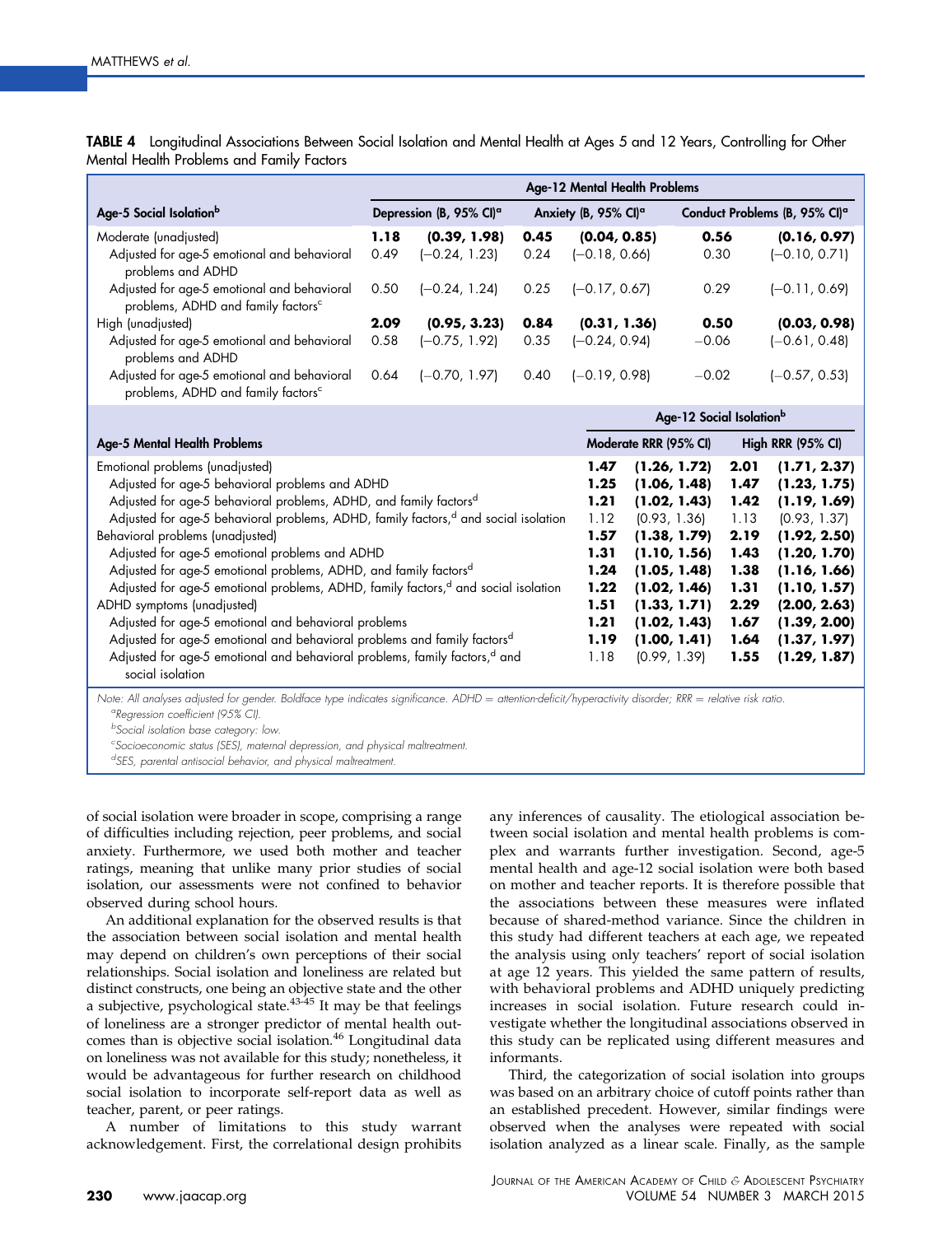<span id="page-6-0"></span>was drawn from a twin study, each of the participants had a sibling by definition. Children with socially anxious or withdrawn behaviors may be protected from social isolation through their sibling relationships. $47$  It is therefore possible that our twin data may underestimate the effects of social isolation.

Findings from this study suggest a number of avenues for further investigation. Examining childhood and adolescent social isolation and its associations with mental health in later life will help to build a more comprehensive picture of social isolation from a developmental standpoint. Furthermore, measures of physical health in late adolescence and early adulthood may prove useful to determine whether the negative effects of childhood social isolation on later health<sup>12,15</sup> can be detected as early as the teenage years. Finally, investigating subjective ratings of loneliness will help to reveal whether the relationship between social isolation and mental health is modified by individuals' own feelings about their social lives.

The present study has identified a number of early factors involved in the emergence of social isolation in children. At both primary and secondary school entry, children who are socially isolated experience greater mental health difficulties than their nonisolated peers. However, social isolation in young children did not appear to modify change in their mental health over time; rather, the later problems experienced by these children appear to reflect the stability of pre-existing difficulties. Taken together, our findings suggest that timely intervention to address behavioral problems and ADHD symptoms in early childhood, while being expedient in its own right, may also yield the benefit of preventing

#### **REFERENCES**

- 1. Baumeister RF, Leary MR. The need to belong: desire for interpersonal attachments as a fundamental human motivation. Psychol Bull. 1995;117: 497-529.
- 2. Cohen S, Wills TA. Stress, social support, and the buffering hypothesis. Psychol Bull. 1985;98:310-357.
- 3. Moffitt TE, Caspi A. Childhood predictors differentiate life-course persistent and adolescence-limited antisocial pathways among males and females. Dev Psychopathol. 2001;13:355-375.
- 4. Woodward LJ, Fergusson DM. Childhood peer relationship problems and later risks of educational under-achievement and unemployment. J Child Psychol Psychiatry. 2000;41:191-201.
- 5. House JS, Landis KR, Umberson D. Social relationships and health. Science. 1988;241:540-545.
- 6. Holt-Lunstad J, Smith TB, Layton JB. Social relationships and mortality risk: a meta-analytic review. PLoS Med. 2010;7:e100316.
- 7. Hawkley LC, Burleson MH, Berntson GG, Cacioppo JT. Loneliness in everyday life: cardiovascular activity, psychosocial context, and health behaviors. J Pers Soc Psychol. 2003;85:105-120.
- 8. Hawkley LC, Masi CM, Berry JD, Cacioppo JT. Loneliness is a unique predictor of age-related differences in systolic blood pressure. Psychol Aging. 2006;21:152-164.
- 9. Cacioppo JT, Ernst JM, Burleson MH, et al. Lonely traits and concomitant physiological processes: the MacArthur social neuroscience studies. Int J Psychophysiol. 2000;35:143-154.
- 10. Eisenberger NI, Cole SW. Social neuroscience and health: neurophysiological mechanisms linking social ties with physical health. Nat Neurosci. 2012;15:669-674.
- 11. Cole SW, Hawkley LC, Arevalo JM, Sung CY, Rose RM, Cacioppo JT. Social regulation of gene expression in human leukocytes. Genome Biol. 2007;8:R189.
- 12. Danese A, Moffitt TE, Harrington H, et al. Adverse childhood experiences and adult risk factors for age-related disease: depression, inflammation,

### children's social isolation worsening later in their school years. &

#### Accepted December 19, 2014.

Drs. Danese, Arseneault, Mssrs. Matthews and Ambler, and Mss. Wertz, Kelly, and Diver are with the Medical Research Council (MRC) Social, Genetic and Developmental Psychiatry Centre, Institute of Psychiatry, Psychology and Neuroscience, King's College London, London. Dr. Danese is also with the National and Specialist Child Traumatic Stress and Anxiety Clinic, South London and Maudsley National Health Service (NHS) Foundation Trust, London. Drs. Caspi and Moffitt are with Duke University, Durham, NC, and King's College London.

The E-Risk Study is funded by MRC grants G9806489 and 61002190. Additional support was provided by funds from the Economic and Social Research Council (RES-177-25-0013) and the Eunice Kennedy Shriver National Institute of Child Health and Human Development (NICHD; HD061298). Ms. Wertz is supported by the National Institute for Health Research (NIHR) Mental Health Biomedical Research Centre at South London and Maudsley NHS Foundation Trust and King's College London.

The authors are grateful to the Study families and teachers for their participation. The authors thank Michael Rutter, MD, FRCP, and Robert Plomin, PhD, both of the Institute of Psychiatry, Psychology and Neuroscience, King's College London; Thomas Achenbach, PhD, of the University of Vermont, for his kind permission to adapt the Child Behavior Checklist; and the members of the E-Risk Study team for their hard work and insights.

Disclosure: Dr. Danese, Profs. Caspi, Moffitt, Arseneault, Mr. Matthews, Ms. Wertz, Mr. Ambler, Ms. Kelly, and Ms. Diver report no biomedical financial interests or potential conflicts of interest.

Correspondence to Louise Arseneault, MRC SGDP Centre Institute of Psychiatry, Psychology and Neuroscience, Box Number P080, London SE5 8AF, UK; e-mail: [louise.arseneault@kcl.ac.uk](mailto:louise.arseneault@kcl.ac.uk)

0890-8567/\$36.00/@2015 American Academy of Child and Adolescent Psychiatry. Published by Elsevier Inc. This is an open access article under the CC BY license [\(http://creativecommons.org/licenses/by/4.0/\).](http://creativecommons.org/licenses/by/4.�0/)

<http://dx.doi.org/10.1016/j.jaac.2014.12.008>

and clustering of metabolic risk markers. Arch Pediatr Adolesc Med. 2009;163:1135-1143.

- 13. Cacioppo JT, Hawkley LC, Berntson GG, et al. Do lonely days invade the nights? Potential social modulation of sleep efficiency. Psychol Sci. 2002; 13:384-387.
- 14. Hawkley LC, Preacher KJ, Cacioppo JT. Loneliness impairs daytime functioning but not sleep duration. Health Psychol. 2010;29:124-129.
- 15. Caspi A, Harrington H, Moffitt TE, Milne BJ, Poulton R. Socially isolated children 20 years later: risk of cardiovascular disease. Arch Pediatr Adolesc Med. 2006;160:805-811.
- 16. Rubin KH, Chen XY, Hymel S. Socioemotional characteristics of withdrawn and aggressive children. Merrill Palmer Q. 1993;39: 518-534.
- 17. Parker JG, Asher SR. Peer relations and later personal adjustment: are low-accepted children at risk? Psychol Bull. 1987;102:357-389.
- 18. Rubin KH, Coplan RJ, Bowker JC. Social withdrawal in childhood. Annu Rev Psychol. 2009;60:141-171.
- 19. Hymel S, Rubin KH, Rowden L, Lemare L. Children's peer relationships: longitudinal prediction of internalizing and externalizing problems from middle to late childhood. Child Dev. 1990;61:2004-2021.
- 20. Laird RD, Jordan KY, Dodge KA, Pettit GS, Bates JE. Peer rejection in childhood, involvement with antisocial peers in early adolescence, and the development of externalizing behavior problems. Dev Psychopathol. 2001;13:337-354.
- 21. Prinstein MJ, La Greca AM. Childhood peer rejection and aggression as predictors of adolescent girls' externalizing and health risk behaviors: a 6-year longitudinal study. J Consult Clin Psychol. 2004;72: 103-112.
- 22. Pedersen S, Vitaro F, Barker ED, Borge AIH. The timing of middlechildhood peer rejection and friendship: linking early behavior to earlyadolescent adjustment. Child Dev. 2007;78:1037-1051.